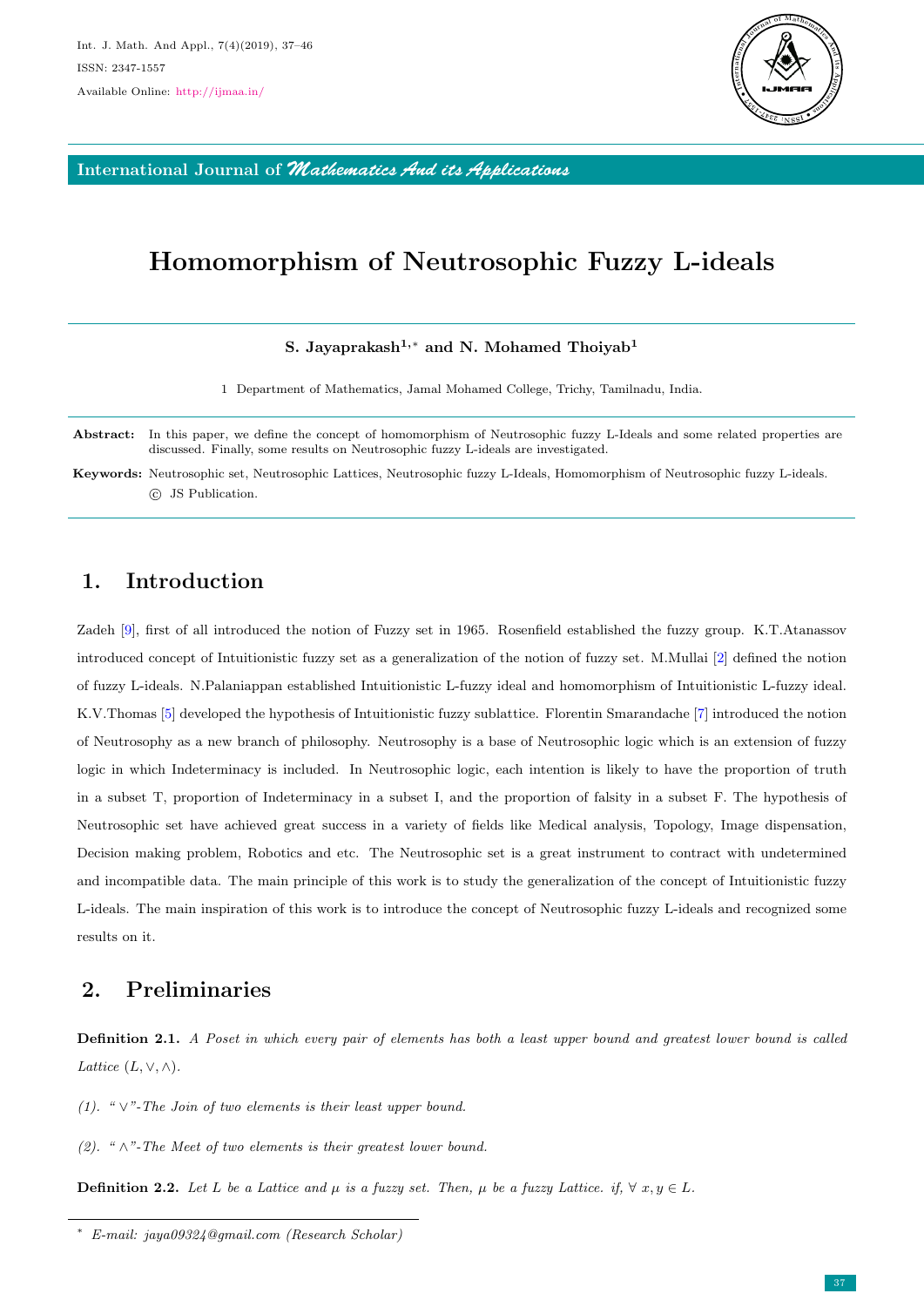- (1).  $\mu(x \vee y) \ge \min{\{\mu(x), \mu(y)\}}$ .
- (2).  $\mu(x \wedge y) \ge \min{\{\mu(x), \mu(y)\}}$ .

**Definition 2.3.** Let  $(L, \vee, \wedge)$  and  $(L', \vee, \wedge)$  be two lattices. A function  $f: L \to L'$  is a lattice homomorphism. If,  $\forall x, y \in L$ . Then following conditions are satisfied,

- (1).  $f(x \vee y) = f(x) \vee f(y)$ .
- (2).  $f(x \wedge y) = f(x) \wedge f(y)$ .

**Definition 2.4.** A Neutrosophic fuzzy set A on Universe set X describe by a Truth characteristic function  $T_A(x)$ , an Indeterminacy characteristic function  $I_A(x)$ , and a Falsity characteristic function  $F_A(x)$  is defined as,  $A =$  $\{(x, T_A(x), I_A(x), F_A(x) \mid x \in X\}$ . Where  $T_A$ ,  $I_A$ ,  $F_A : X \to [0,1]$  and  $0 \le T_A(x) + I_A(x) + F_A(x) \le 3$ .

Definition 2.5. Let A and B be Neutrosophic fuzzy Lattice sets. Then,

- (1). A ∪ B = { $\langle x, T_{A\cup B}(x), I_{A\cup B}(x), F_{A\cup B}(x)\rangle$ }, where  $T_{A\cup B}(x)$  = max { $T_A(x), T_B(x)$ },  $I_{A\cup B}(x)$  = max  $\{I_A(x), I_B(x)\}, F_{A\cup B}(x) = \min\{F_A(x), F_B(x)\}, \forall x \in L.$
- (2).  $A \cap B = \{ \langle x, T_{A \cap B} (x), I_{A \cap B} (x), F_{A \cap B} (x) \rangle \},$  where  $T_{A \cap B} (x) = \min \{ T_A (x), T_B (x) \}, I_{A \cap B} (x) = \min \{ I_A (x), I_B (x) \},$  $F_{A\cap B}(x) = \max\{F_A(x), F_B(x)\}, \forall x \in L.$
- (3). Complement:
	- (a).  $T_{A^c}(x) = F_A(x)$
	- (b).  $I_{A^c}(x) = 1 I_A(x)$
	- (c).  $F_{Ac}(x) = T_{A}(x)$ .

#### 3. Neutrosophic Fuzzy L-Ideals

**Definition 3.1.** Let L be a lattice and  $A = \{ \langle x, T_A(x), I_A(x), F_A(x) \rangle / x \in L \}.$  Where,  $T_A(x) \in [0,1], I_A(x) \in [0,1],$  $F_A(x) \in [0,1]$ . Then A Neutrosophic set A of L is called Neutrosophic fuzzy L-ideal. if,

- (1).  $T_A(x \vee y) \ge \min \{T_A(x), T_A(y)\}.$
- (2).  $T_A(x \wedge y) \ge \max \{T_A(x), T_A(y)\}.$
- (3).  $I_A(x \vee y) \ge \min\{I_A(x), I_A(y)\}.$
- (4).  $I_A(x \wedge y) \ge \max \{I_A(x), I_A(y)\}.$
- (5).  $F_A(x \vee y) \le \max \{ F_A(x), F_A(y) \}.$
- (6).  $F_A(x \wedge y) \leq \min \{ F_A(x), F_A(y) \}, \forall x, y \in L.$

**Example 3.2.** Consider the Lattice  $L = \{1, 2, 3, 6, 9, 18\}$  is divisors of 18. A is a Neutrosophic Fuzzy L-ideal.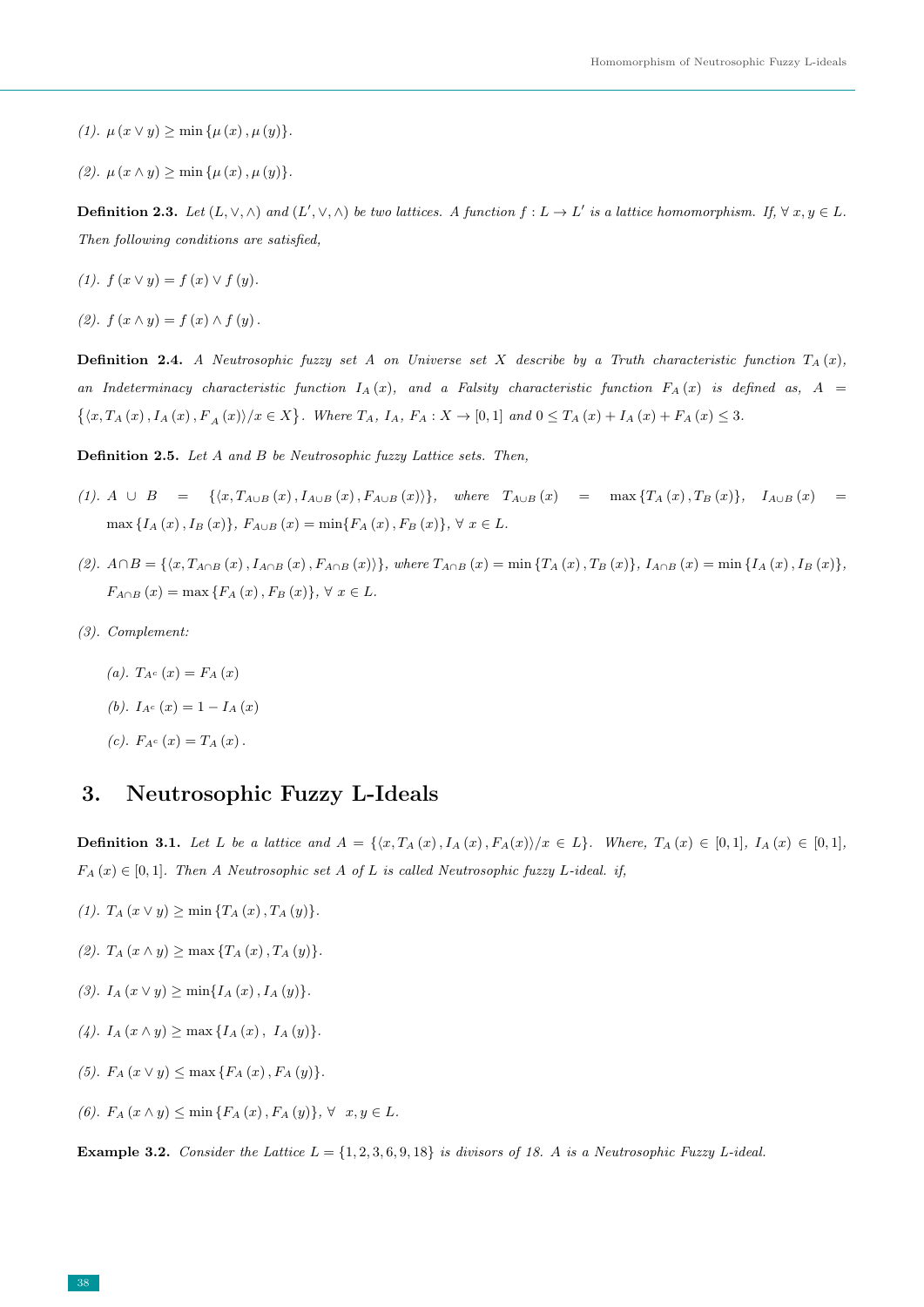

We define  $A = \{ \langle x, T_A(x), I_A(x), F_A(x) \rangle / x \in L \}$  by  $\{ \langle 1, 0.4, 0.6, 0.9 \rangle, \langle 2, 0.2, 0.5, 0.4 \rangle, \langle 3, 0.3, 0.7, 0.6 \rangle, \langle 6, 0.1, 0.7, 0.8 \rangle,$  $\langle 9, 0.9, 0.6, 0.4 \rangle, \langle 18, 0.8, 0.5, 0.3 \rangle\}.$ 

**Theorem 3.3.** Let A and B be Neutrosophic fuzzy L-ideals and if, one is contained another. Then  $A \cup B$  is a Neutrosophic fuzzy L-ideal.

*Proof.* If,  $\forall x, y \in L$ . Then,

(1). 
$$
T_{A\cup B}(x \vee y) = \max \{T_A(x \vee y), T_B(x \vee y)\},
$$
  
\n
$$
= \max \{\min (T_A(x), T_A(y)), \min (T_B(x), T_B(y))\}
$$
\n
$$
\geq \min \{\max (T_A(x), T_B(x)), \max (T_A(y), T_B(y))\}
$$
\n
$$
\geq \min \{T_{A\cup B}(x), T_{A\cup B}(y)\}.
$$

(2).  $T_{A\cup B} (x \wedge y) = \max \{ T_A (x \wedge y), T_B (x \wedge y) \},$ 

= max{max (T<sup>A</sup> (x), T<sup>A</sup> (y)), max (T<sup>B</sup> (x), T<sup>B</sup> (y))} ≥ max{max (T<sup>A</sup> (x), T<sup>B</sup> (x)), max (T<sup>A</sup> (y), T<sup>B</sup> (y))} ≥ max {TA∪<sup>B</sup> (x), TA∪<sup>B</sup> (y)} .

(3).  $I_{A\cup B}(x \vee y) = \max \{ I_A(x \vee y), I_B(x \vee y) \},$ 

= max{min (I<sup>A</sup> (x), I<sup>A</sup> (y)), min (I<sup>B</sup> (x), I<sup>B</sup> (y))} ≥ min{max (I<sup>A</sup> (x), I<sup>B</sup> (x)), max (I<sup>A</sup> (y), I<sup>B</sup> (y))} ≥ min {IA∪<sup>B</sup> (x), IA∪<sup>B</sup> (y)} .

- (4).  $I_{A\cup B}(x \wedge y) = \max \{I_A(x \vee y), I_B(x \vee y)\},$ 
	- $=\max\{\max (I_{A}(x), I_{A}(y)), \max (I_{B}(x), I_{B}(y))\}$  $\geq$  max { $\max (I_{A}(x), I_{B}(x))$ , max  $(I_{A}(y), I_{B}(y))$ }  $\geq$  max  $\{I_{A\cup B}(x), I_{A\cup B}(y)\}.$
- (5).  $F_{A\cup B}(x \vee y) = \min \{F_A(x \vee y), F_B(x \vee y)\},$

= min{max (F<sub>A</sub> (x), F<sub>A</sub> (y)), max (F<sub>B</sub> (x), F<sub>B</sub> (y))}  
\n
$$
\leq
$$
 max{min (F<sub>A</sub> (x), F<sub>B</sub> (x)), min (F<sub>A</sub> (y), F<sub>B</sub> (y))}  
\n $\leq$  max{F<sub>A<sub>U<sub>B</sub></sub> (x), F<sub>A<sub>U<sub>B</sub></sub> (y)}.</sub></sub>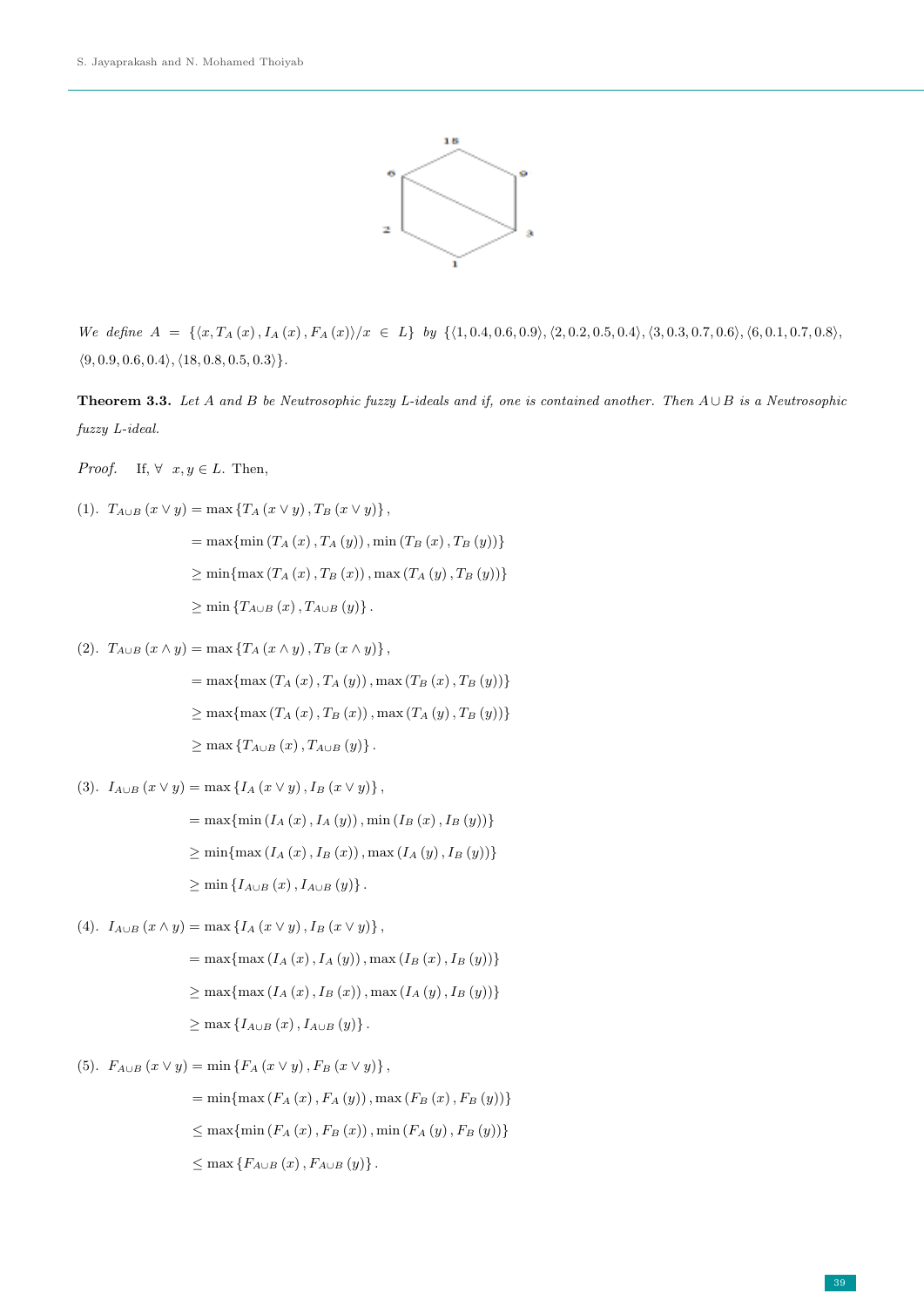$\Box$ 

(6).  $F_{A\cup B}(x \wedge y) = \min \{F_A(x \vee y), F_B(x \vee y)\},$ 

$$
= \min \{ \min (F_A(x), F_A(y)), \min (F_B(x), F_B(y)) \}
$$
  

$$
\leq \min \{ \min (F_A(x), F_B(x)), \min (F_A(y), F_B(y)) \}
$$
  

$$
\leq \min \{ F_{A \cup B}(x), F_{A \cup B}(y) \}.
$$

Hence the theorem proved.

Remark 3.4. The Union of any family of Neutrosophic fuzzy L-ideal is also a Neutrosophic fuzzy L-ideal.

Theorem 3.5. Let A and B be Neutrosophic fuzzy L-ideals. Then  $A \cap B$  is a Neutrosophic fuzzy L-ideal.

*Proof.* If,  $\forall x, y \in L$ , we have,

(1). 
$$
T_{A \cap B} (x \vee y) = \min \{ T_A (x \vee y), T_B (x \vee y) \},
$$

$$
= \min \{ \min (T_A (x), T_A (y)), \min (T_B (x), T_B (y)) \}
$$

$$
\geq \min \{ \min (T_A (x), T_B (x)), \min (T_A (y), T_B (y)) \}
$$

$$
\geq \min \{ T_{A \cap B} (x), T_{A \cap B} (y) \}.
$$

(2).  $T_{A\cap B} (x \wedge y) = \min \{T_A (x \wedge y), T_B (x \wedge y)\},$ 

= min{max (T<sup>A</sup> (x), T<sup>A</sup> (y)), max (T<sup>B</sup> (x), T<sup>B</sup> (y))} ≥ max{min (T<sup>A</sup> (x), T<sup>B</sup> (x)), min (T<sup>A</sup> (y), T<sup>B</sup> (y))} ≥ max {TA∩<sup>B</sup> (x), TA∩<sup>B</sup> (y)} .

$$
(3). \ \ I_{A\cap B}\left(x\vee y\right)=\min\left\{I_A\left(x\vee y\right),I_B\left(x\vee y\right)\right\},\
$$

= min{min (I<sup>A</sup> (x), I<sup>A</sup> (y)), min (I<sup>B</sup> (x), I<sup>B</sup> (y))} ≥ min{min (I<sup>A</sup> (x), I<sup>B</sup> (x)), min (I<sup>A</sup> (y), I<sup>B</sup> (y))} ≥ min {IA∩<sup>B</sup> (x), IA∩<sup>B</sup> (y)} .

(4).  $I_{A\cap B} (x \wedge y) = \min \{ I_A (x \vee y), I_B (x \vee y) \},$ 

= min{max (I<sup>A</sup> (x), I<sup>A</sup> (y)), max (I<sup>B</sup> (x), I<sup>B</sup> (y))} ≥ max{min (I<sup>A</sup> (x), I<sup>B</sup> (x)), min (I<sup>A</sup> (y), I<sup>B</sup> (y))} ≥ max {IA∩<sup>B</sup> (x), IA∩<sup>B</sup> (y)} .

(5).  $F_{A\cap B}(x\vee y) = \max\{F_A(x\vee y), F_B(x\vee y)\},$ 

= max{max (F<sub>A</sub> (x), F<sub>A</sub> (y)), max (F<sub>B</sub> (x), F<sub>B</sub> (y))}  
\n
$$
\leq
$$
 max{max (F<sub>A</sub> (x), F<sub>B</sub> (x)), max (F<sub>A</sub> (y), F<sub>B</sub> (y))}  
\n $\leq$  max {F<sub>A<sub>∩B</sub></sub> (x), F<sub>A<sub>∩B</sub></sub> (y)}.

(6).  $F_{A\cap B} (x \wedge y) = \max \{ F_A (x \vee y), F_B (x \vee y) \},$ 

$$
= \max \{ \min (F_A(x), F_A(y)), \min (F_B(x), F_B(y)) \}
$$
  

$$
\leq \min \{ \max (F_A(x), F_B(x)), \max (F_A(y), F_B(y)) \}
$$
  

$$
\leq \min \{ F_{A \cap B}(x), F_{A \cap B}(y) \}.
$$

Hence the theorem proved.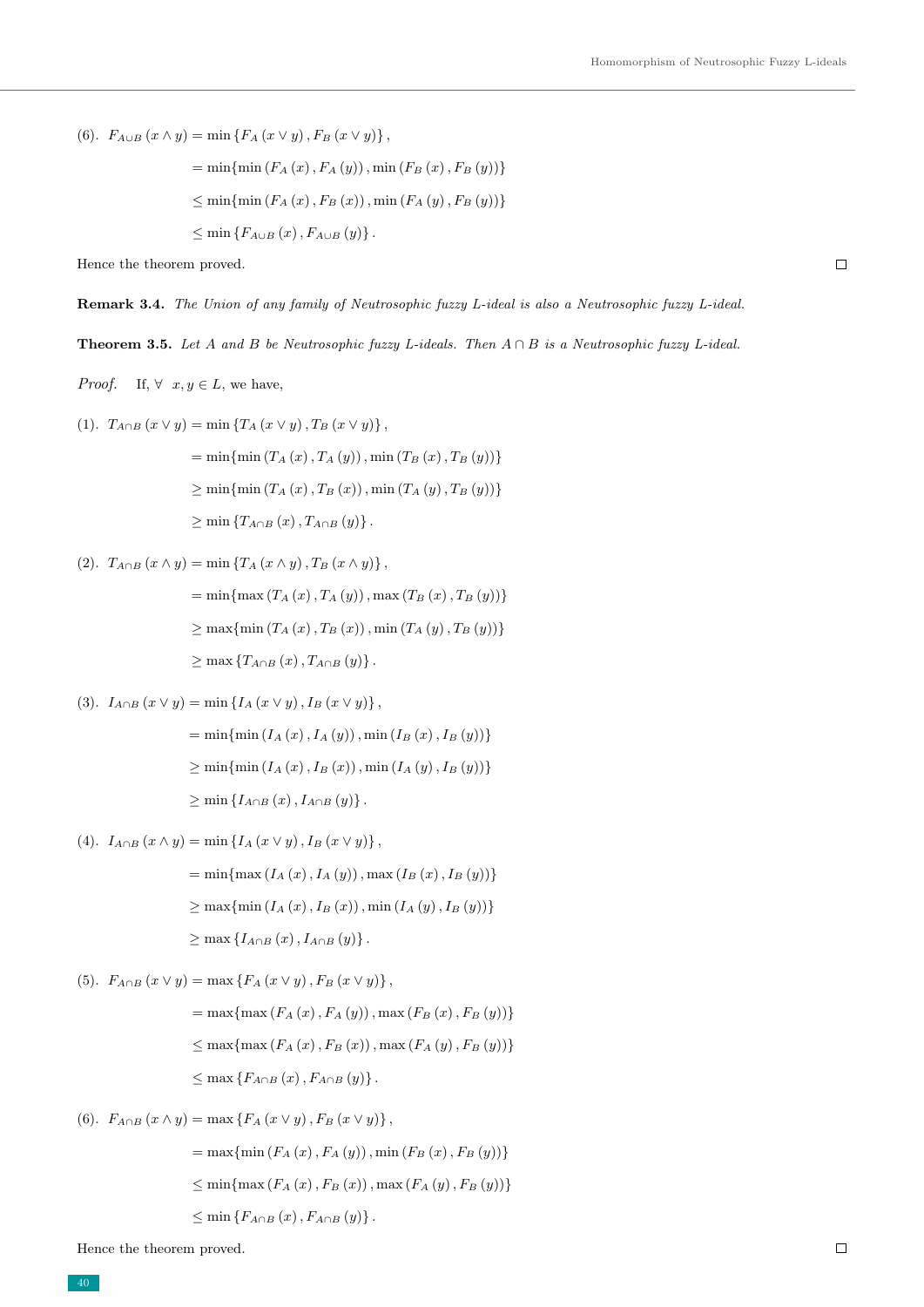Remark 3.6. The intersection of any family of Neutrosophic fuzzy L-ideal is also a Neutrosophic fuzzy L-ideal.

**Proposition 3.7.** A be a Neutrosophic fuzzy L-ideal if and only if  $[A]$ ,  $\langle A \rangle$  and  $(A)$  are Neutrosophic fuzzy L-ideals.

*Proof.* Firstly assume that, A be a Neutrosophic fuzzy L-ideal. We have  $[A] = \{\langle x, T_A(x), I_A(x), T_{A}(x)\rangle; x \in L\}$ , where  $T_{A^c}(x) = F_A(x), \forall x, y \in L.$ 

$$
T_A(x \vee y) \ge \min\{T_A(x), T_A(y)\}
$$
  
\n
$$
T_A(x \wedge y) \ge \max\{T_A(x), T_A(y)\}
$$
  
\n
$$
T_{A^c}(x \vee y) = F_A(x \vee y)
$$
  
\n
$$
\le \max\{F_A(x), F_A(y)\}
$$
  
\n
$$
\le \max\{T_{A^c}(x), T_{A^c}(y)\}.
$$

Similarly,  $T_{A^c}(x \wedge y) \leq \min \{T_{A^c}(x), T_{A^c}(y)\}.$  Hence, [A] be a Neutrosophic fuzzy L-ideal. We have  $\langle A \rangle$  =  $\{\langle x, T_A(x), 1 - I_A(x), F_A(x)\rangle; x \in L\},\$  where  $I_{A^c}(x) = 1 - I_A(x), \forall x, y \in L.$ 

$$
I_A(x \vee y) \ge \min\{I_A(x), I_A(y)\}
$$
  
\n
$$
I_A(x \wedge y) \ge \max\{I_A(x), I_A(y)\}
$$
  
\n
$$
I_{A^c}(x \vee y) = 1 - I_A(x \vee y)
$$
  
\n
$$
\ge 1 - \min\{I_A(x), I_A(y)\}
$$
  
\n
$$
\ge \max\{1 - I_A(x), 1 - I_A(y)\}
$$
  
\n
$$
\ge \max\{I_{A^c}(x), I_{A^c}(y)\}.
$$

Similarly,  $I_{A^c}(x \wedge y) \geq \min\{I_{A^c}(x), I_{A^c}(y)\}.$  Hence,  $\langle A \rangle$  be a Neutrosophic fuzzy L-ideal. We have  $(A)$  =  $\{\langle x, F_{A^c}(x), I_A(x), F_A(x)\rangle; x \in L\}$ , where  $F_{A^c}(x) = T_A(x), \forall x, y \in L$ .

$$
F_A(x \vee y) \le \max\{F_A(x), F_A(y)\}
$$
  
\n
$$
F_A(x \wedge y) \le \min\{F_A(x), F_A(y)\}
$$
  
\n
$$
F_{A^c}(x \vee y) = T_A(x \vee y)
$$
  
\n
$$
\ge \min\{T_A(x), T_A(y)\}
$$
  
\n
$$
\ge \min\{F_{A^c}(x), F_{A^c}(y)\}.
$$

Similarly,  $F_{A^c}(x \wedge y) \ge \max \{ F_{A^c}(x), F_{A^c}(y) \}.$  Hence, (A) be a Neutrosophic fuzzy L-ideal. Conversely, assume that  $[A]$ ,  $\langle A \rangle$  and  $(A)$  are Neutrosophic fuzzy L-ideals. To prove that, A is a Neutrosophic fuzzy L-ideal.

$$
T_{A^c}(x \vee y) \le \max \{ T_{A^c}(x), T_{A^c}(y) \}
$$

$$
\le \max \{ F_A(x), F_A(y) \}
$$

$$
= F_A(x \vee y), \quad \forall \quad x, y \in L.
$$

Similarly,  $T_{A^c}(x \wedge y) = F_A(x \wedge y), \forall x, y \in L$ .

$$
I_{A^c}(x \vee y) \ge \max\{I_{A^c}(x), I_{A^c}(y)\}\
$$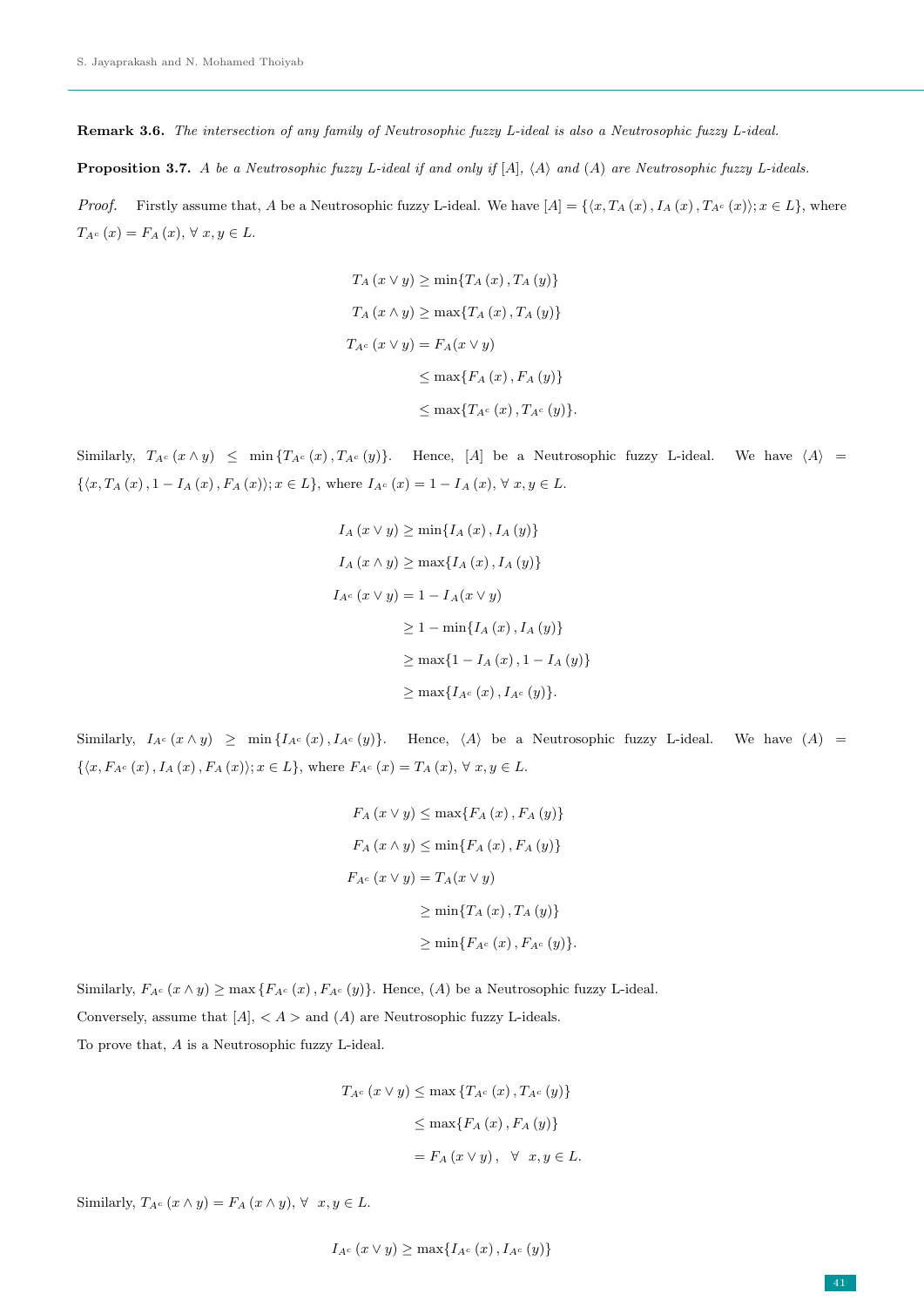$$
\geq \max\{1 - I_A(x), 1 - I_A(y)\}
$$
  

$$
\geq 1 - \min\{I_A(x), I_A(y)\}
$$
  

$$
= 1 - I_A(x \vee y), \forall x, y \in L.
$$

Similarly,  $I_{A^c}(x \wedge y) = 1 - I_A(x \wedge y), \forall x, y \in L$ .

$$
F_{A^c}(x \vee y) \ge \min\{F_{A^c}(x), F_{A^c}(y)\}
$$

$$
\ge \min\{T_{A}(x), T_{A}(y)\}
$$

$$
= T_{A}(x \vee y), \quad \forall x, y \in L.
$$

Similarly,  $F_{A^c}(x \wedge y) = T_A(x \wedge y)$ ,  $\forall x, y \in L$ . Hence, A be a Neutrosophic fuzzy L-ideal.

 $\Box$ 

# 4. Homomorphism of Neutrosophic Fuzzy L-Ideals

**Definition 4.1.** Let L and L' be two non-empty sets and  $f: L \to L'$  be a function.

(1). If A be a Neutrosophic fuzzy Lattice set in L, the Homomorphic image of A under f is denoted by  $f(A)$  is the Neutrosophic fuzzy lattice set in  $L'$  defined by,

$$
f(A) = \{ \langle y, f(T_A) (y), f(I_A) (y), f(F_A) (y) \rangle / y \in L' \}.
$$

Where,

$$
f(T_A)(y) = \begin{cases} \sup \{T_A(x)/x \in f^{-1}(y)\}, & \text{if } f^{-1}(y) \neq \emptyset \\ 0, & \text{otherwise} \end{cases}
$$

$$
f(I_A)(y) = \begin{cases} \sup \{I_A(x)/x \in f^{-1}(y)\}, & \text{if } f^{-1}(y) \neq \emptyset \\ 0, & \text{otherwise} \end{cases}
$$

$$
f(F_A)(y) = \begin{cases} \inf \{F_A(x)/x \in f^{-1}(y)\}, & \text{if } f^{-1}(y) \neq \emptyset \\ 1, & \text{otherwise} \end{cases}
$$

where,  $(f(F_A))(y) = (1 - f(1 - F_A(y)))$ .

(2). If B be a Neutrosophic fuzzy Lattice set in L', the Homomorphic pre-image of B under f, denote by  $f^{-1}(B)$  is the Neutrosophic fuzzy Lattice set in L, define by

$$
f^{-1}(B) = \{ \langle x, f^{-1}(T_B)(x), f^{-1}(I_B)(x), f^{-1}(F_B)(x) \rangle / x \in L \}.
$$

Where,  $(f^{-1}(T_B))(x) = T_B(f(x))$  and so on.

**Theorem 4.2.** Let L and L' is two lattices and f is homomorphism of L to L'. If A' is a Neutrosophic fuzzy L-ideal of L', then Pre-image of  $A'$  is Neutrosophic fuzzy L-ideal of L.

*Proof.* Let,  $\forall x, y \in L$ , we have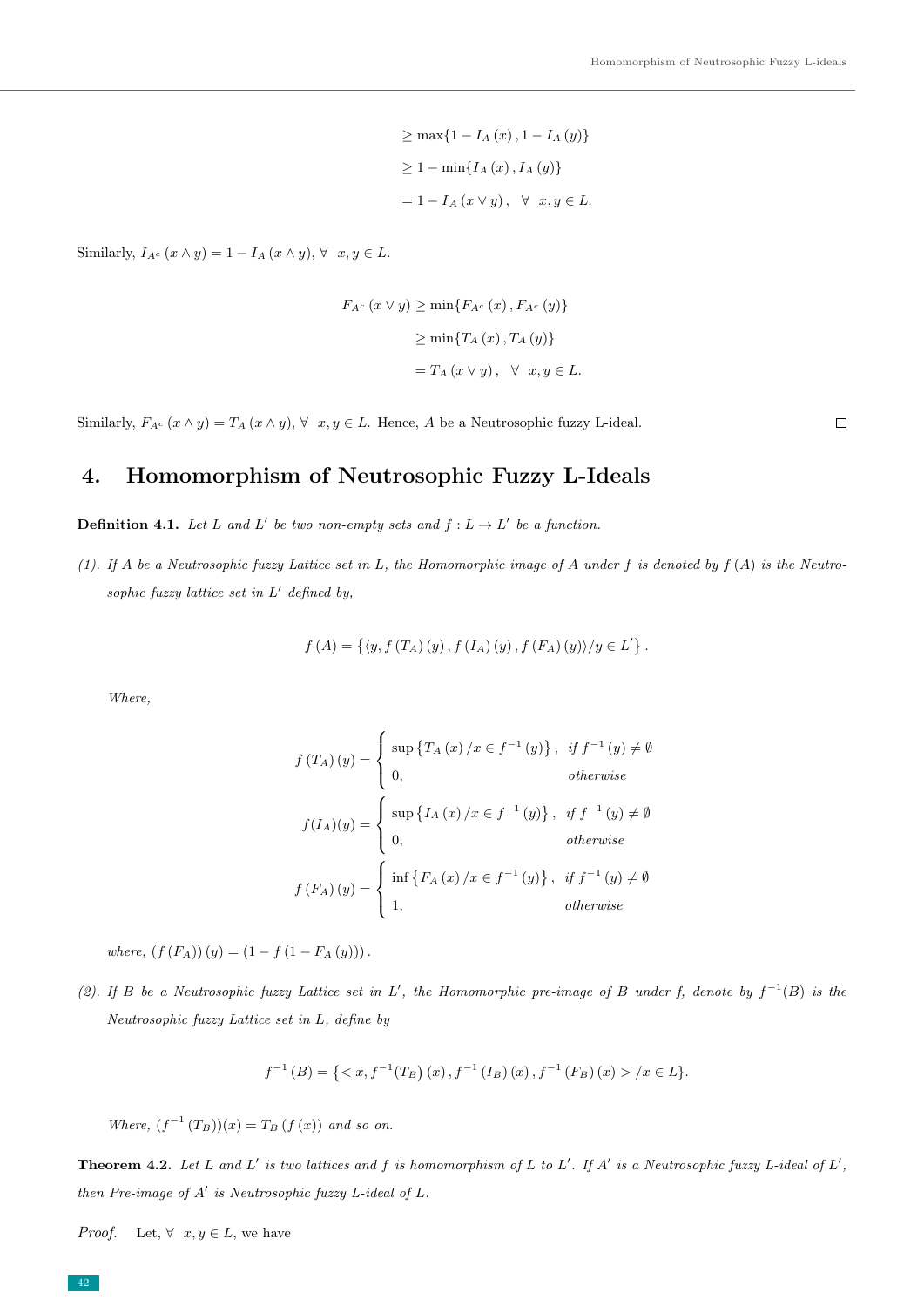(1). 
$$
f^{-1}(T_{A'}(x \vee y)) = T_{A'}(f(x \vee y))
$$
  
\n
$$
= T_{A'}(f(x) \vee f(y))
$$
\n
$$
\geq \min\{T_{A'}(f(x)), T_{A'}(f(y))\}
$$
\n
$$
\geq \min\{f^{-1}(T_{A'}(x)), f^{-1}(T_{A'}(y))\}
$$

$$
(2). \ \ f^{-1}(T_{A'}(x \wedge y)) = T_{A'}(f(x \wedge y))
$$

$$
= T_{A'}(f(x) \wedge f(y))
$$

$$
\geq \max\{T_{A'}(f(x)), T_{A'}(f(y))\}
$$

$$
\geq \max\{f^{-1}(T_{A'}(x)), f^{-1}(T_{A'}(y))\}
$$

(3). 
$$
f^{-1} (I_{A'} (x \vee y)) = I_{A'}(f (x \vee y))
$$
  
\n
$$
= I_{A'}(f (x) \vee f (y))
$$
\n
$$
\geq \min \{ I_{A'} (f (x)), I_{A'} (f (y)) \}
$$
\n
$$
\geq \min \{ f^{-1} (I_{A'} (x)), f^{-1} (I_{A'} (y)) \}
$$

(4). 
$$
f^{-1}(I_{A'}(x \wedge y)) = I_{A'}(f(x \wedge y))
$$
  
\n
$$
= I_{A'}(f(x) \wedge f(y))
$$
\n
$$
\geq \max\{I_{A'}(f(x)), I_{A'}(f(y))\}
$$
\n
$$
\geq \max\{f^{-1}(I_{A'}(x)), f^{-1}(I_{A'}(y))\}
$$

(5). 
$$
f^{-1}(F_{A'}(x \vee y)) = F_{A'}(f(x \vee y))
$$
  
\n
$$
= F_{A'}(f(x) \vee f(y))
$$
\n
$$
\leq \max\{F_{A'}(f(x)), F_{A'}(f(y))\}
$$
\n
$$
\leq \max\{f^{-1}(F_{A'}(x)), f^{-1}(F_{A'}(y))\}
$$

(6). 
$$
f^{-1}(F_{A'}(x \wedge y)) = F_{A'}(f(x \wedge y))
$$
  
\n
$$
= F_{A'}(f(x) \wedge f(y))
$$
\n
$$
\leq \min\{F_{A'}(f(x)), F_{A'}(f(y))\}
$$
\n
$$
\leq \min\{f^{-1}(F_{A'}(x)), f^{-1}(F_{A'}(y))\}.
$$

Hence the theorem proved.

**Theorem 4.3.** Let L and L' is two lattices and f be a homomorphism of L to L'. If A be a Neutrosophic fuzzy L-ideal of L, then image of  $A$  be a Neutrosophic fuzzy L-ideal of  $L'$ .

*Proof.* Let  $A = \{ \langle x, T_A(x), I_A(x), F_A(x) \rangle / x \in L \}$  be a Neutrosophic fuzzy L-ideal of L, then  $f(A) =$  $\{\langle y, f(T_A)(y), f(I_A)(y), f(F_A(y)) \rangle / y \in L'\}.$  If,  $\forall x_1, x_2 \in L$  and  $\forall y_1, y_2 \in L'$ , we have,

$$
(1). \ f(T_A(y_1 \vee y_2)) = \sup\{T_A(x_1 \vee x_2)/x_1, x_2 \in f^{-1}(L')\}
$$
  
\n
$$
\geq \sup\{\min(T_A(x_1), T_A(x_2))/x_1, x_2 \in f^{-1}(L')\}
$$
  
\n
$$
\geq \min\{\sup(T_A(x_1)), \sup(T_A(x_2))/x_1, x_2 \in f^{-1}(L')\}
$$
  
\n
$$
\geq \min\{f(T_A(y_1)), f(T_A(y_2))\}
$$

 $\Box$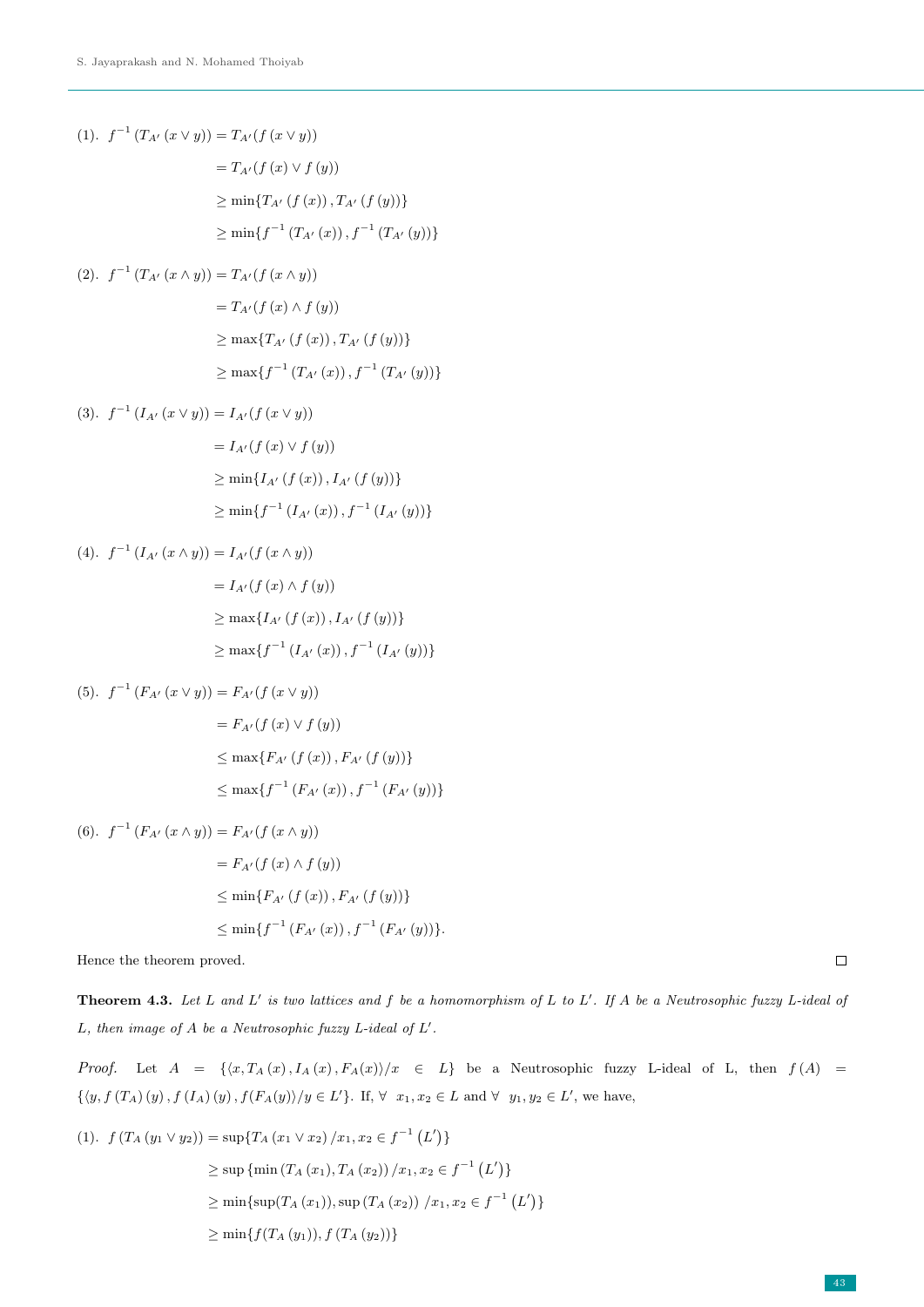(2). 
$$
f(T_A(y_1 \wedge y_2)) = \sup\{T_A(x_1 \wedge x_2)/x_1, x_2 \in f^{-1}(L')\}
$$

$$
\geq \sup \{ \max(T_A(x_1), T_A(x_2)) / x_1, x_2 \in f^{-1}(L') \}
$$
  
 
$$
\geq \max \{ \sup(T_A(x_1)), \sup(T_A(x_2)) / x_1, x_2 \in f^{-1}(L') \}
$$
  
 
$$
\geq \max \{ f(T_A(y_1)), f(T_A(y_2)) \}
$$

$$
(3). \ f\left(I_A\left(y_1 \vee y_2\right)\right) = \sup\{I_A\left(x_1 \vee x_2\right) / x_1, x_2 \in f^{-1}\left(L'\right)\}\
$$

$$
\geq \sup\left\{\min\left(I_A\left(x_1\right), I_A\left(x_2\right)\right) / x_1, x_2 \in f^{-1}\left(L'\right)\right\}\
$$

$$
\geq \min\left\{\sup(I_A\left(x_1\right)), \sup\left(I_A\left(x_2\right)\right) / x_1, x_2 \in f^{-1}\left(L'\right)\right\}\
$$

$$
\geq \min\{f(I_A\left(y_1\right)), f\left(I_A\left(y_2\right)\right)\}\
$$

$$
(4). \ f\left(I_A\left(y_1 \wedge y_2\right)\right) = \sup\{I_A\left(x_1 \wedge x_2\right) / x_1, x_2 \in f^{-1}\left(L'\right)\}\
$$

$$
\geq \sup\left\{\max(I_A\left(x_1\right), I_A\left(x_2\right)) / x_1, x_2 \in f^{-1}\left(L'\right)\right\}\
$$

$$
\geq \max\left\{\sup(I_A\left(x_1\right)), \sup(I_A\left(x_2\right)) / x_1, x_2 \in f^{-1}\left(L'\right)\right\}\
$$

$$
\geq \max\{f(I_A\left(y_1\right)), f\left(I_A\left(y_2\right)\right)\}\
$$

(5). 
$$
f(F_A(y_1 \vee y_2)) = \inf\{F_A(x_1 \vee x_2)/x_1, x_2 \in f^{-1}(L')\}
$$
  
\n $\leq \inf \{\max(F_A(x_1), F_A(x_2))/x_1, x_2 \in f^{-1}(L')\}$   
\n $\leq \max \{\inf(F_A(x_1)), \inf(F_A(x_2))/x_1, x_2 \in f^{-1}(L')\}$   
\n $\leq \max \{f(F_A(y_1)), f(F_A(y_2))\}$ 

(6). 
$$
f(F_A(y_1 \wedge y_2)) = \inf\{F_A(x_1 \wedge x_2)/x_1, x_2 \in f^{-1}(L')\}
$$
  
\n $\leq \inf \{\min(F_A(x_1), F_A(x_2))/x_1, x_2 \in f^{-1}(L')\}$   
\n $\leq \min\{\inf(F_A(x_1)), \sup(F_A(x_2))/x_1, x_2 \in f^{-1}(L')\}$   
\n $\leq \min \{f(F_A(y_1)), f(F_A(y_2))\}$ 

Hence the theorem proved.

**Theorem 4.4.** If  $f: L \to L'$  be homomorphic map and A and A' be Neutrosophic fuzzy sets of the Lattices L and L' respectively. Then,

- (1).  $f(f^{-1}(A')) = A'$ ,
- $(2). A = f^{-1}(f(A)).$

Proof.

(1). If  $\forall y \in L'$  followed by,

$$
f(f^{-1}(T_{A'})(y)) = \sup \{f^{-1}(T_{A'})(x)/x \in f^{-1}(y)\}
$$

$$
= \sup \{T_{A'}f(x)/x \in L, f(x) = y\}
$$

$$
= T_{A'}(y).
$$

$$
f(f^{-1}(I_{A'})(y)) = \sup \{f^{-1}(I_{A'})(x)/x \in f^{-1}(y)\}
$$

$$
= \sup \{I_{A'}f(x)/x \in L, f(x) = y\}
$$

 $\Box$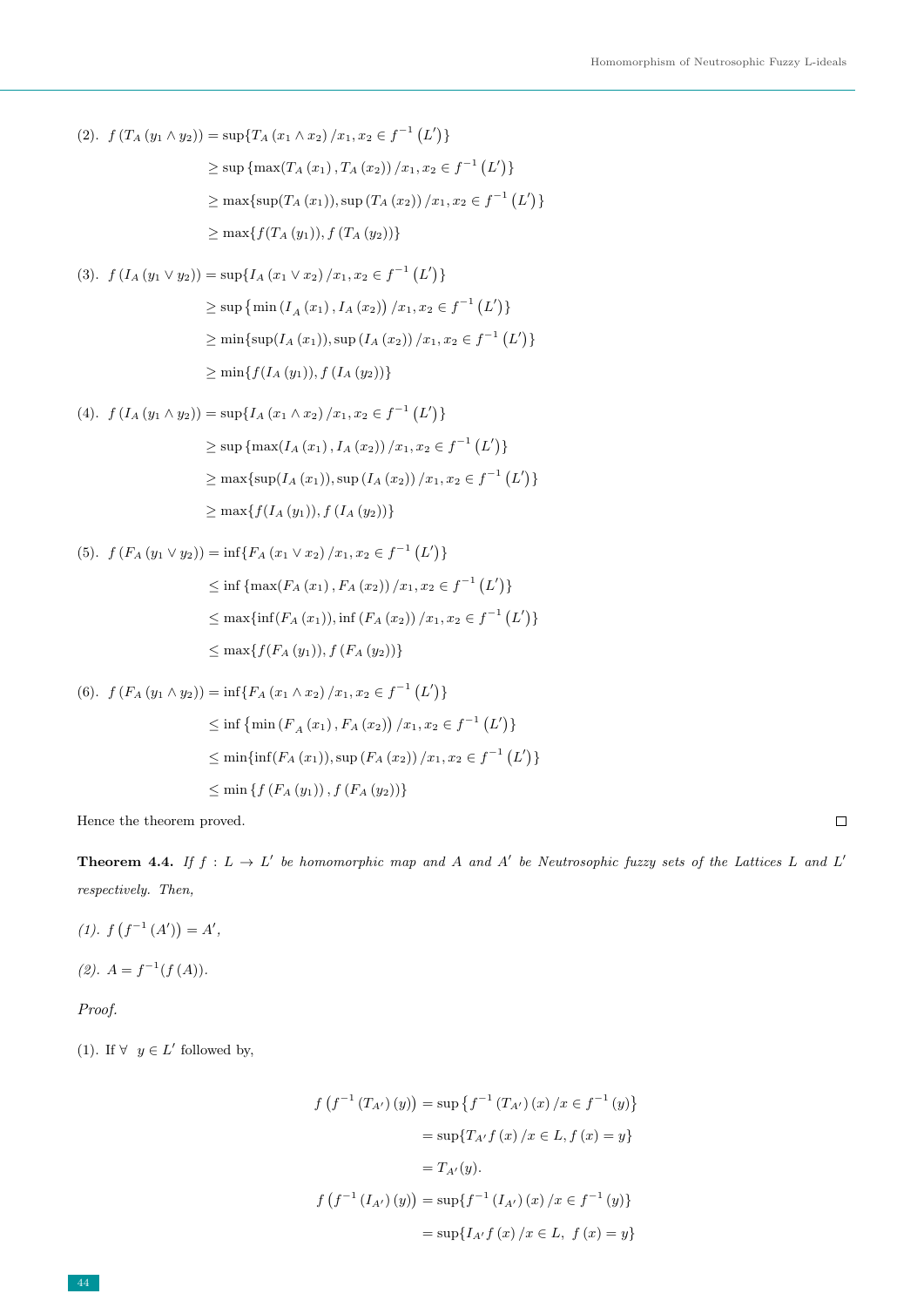$$
= I_{A'}(y).
$$
  

$$
f(f^{-1}(F_{A'})(y)) = \inf\{f^{-1}(F_{A'})(x) / x \in f^{-1}(y)\}
$$
  

$$
= \inf\{F_{A'}f(x) / x \in L, f(x) = y\}
$$
  

$$
= F_{A'}(y).
$$

Hence the part is proved.

(2). If  $\forall x \in L$ , we have,

$$
f^{-1} (f (T_A)) (x) = f (T_A) (f (x))
$$
  
\n
$$
= \sup \{ T_A (x) / x \in f^{-1} (x) \}
$$
  
\n
$$
= T_A (x).
$$
  
\n
$$
f^{-1} (f (I_A)) (x) = f (I_A) (f (x))
$$
  
\n
$$
= \sup \{ I_A (x) / x \in f^{-1} (x) \}
$$
  
\n
$$
= I_A (x).
$$
  
\n
$$
f^{-1} (f (F_A)) (x) = f (F_A) (f (x))
$$
  
\n
$$
= \inf \{ F_A (x) / x \in f^{-1} (x) \}
$$
  
\n
$$
= F_A (x).
$$

Hence the theorem proved.

# 5. Conclusion

In this paper, we studied the concept of Neutrosophic fuzzy L-ideals and discussed some algebraic properties. We have proved that intersection of two Neutrosophic fuzzy L-ideal is a Neutrosophic fuzzy L-ideal. Then we have studied the homomorphism of Neutrosophic fuzzy L-ideals and discussed some basic algebraic properties of lattices. Also, we can extend the result for Neutrosophic fuzzy L-filters.

# Acknowledgements

The author would like to thank the referee for gives helpful suggestion for raising the work.

#### References

- [1] I. Arockiarani and C. Antony Crispin Sweety, Rough Neutrosophic set in a lattice, International Journal of Applied Research, 2(5)(2016), 143-150.
- <span id="page-8-0"></span>[2] M. Mullai and B. Chellappa, Fuzzy L-ideal, ActaCiencia, XXXVM(2)(2009).
- [3] K. R. Sasireka, K. E. Sathappan and B. Chellappa, *Intuitionistic Fuzzy L-Filters*, International Journal of Mathematics and its Applications, 4(2-C)(2016), 171-178.
- [4] A. Solairaju and S. Thiruveni, Neutrosophic Fuzzy Ideal of Near rings, International Journal of Pure and Applied Mathematics, 118(6)(2018), 527-539.